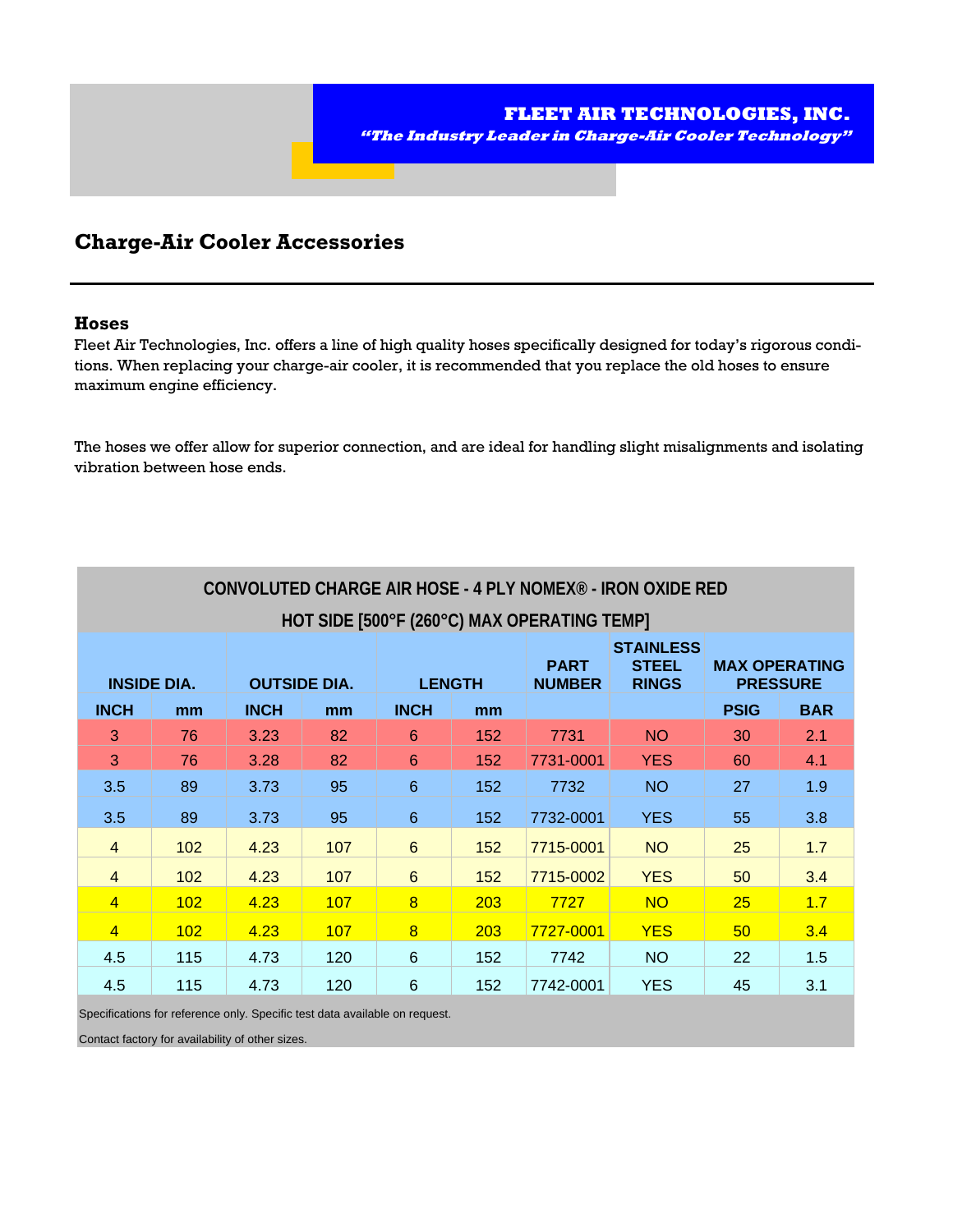| "The Industry Leader in Charge-Air Cooler Technology" | FLEET AIR TECHNOLOGIES, INC. |  |  |
|-------------------------------------------------------|------------------------------|--|--|
|                                                       |                              |  |  |

## **Hoses** *Cont'd*

| CONVOLUTED CHARGE AIR HOSE - 3 PLY POLYESTER - BLUE<br>COLD SIDE [300°F (149°C) MAX OPERATING TEMP] |     |                     |     |               |     |                              |                                                  |                                         |            |
|-----------------------------------------------------------------------------------------------------|-----|---------------------|-----|---------------|-----|------------------------------|--------------------------------------------------|-----------------------------------------|------------|
| <b>INSIDE DIA.</b>                                                                                  |     | <b>OUTSIDE DIA.</b> |     | <b>LENGTH</b> |     | <b>PART</b><br><b>NUMBER</b> | <b>STAINLESS</b><br><b>STEEL</b><br><b>RINGS</b> | <b>MAX OPERATING</b><br><b>PRESSURE</b> |            |
| <b>INCH</b>                                                                                         | mm  | <b>INCH</b>         | mm  | <b>INCH</b>   | mm  |                              |                                                  | <b>PSIG</b>                             | <b>BAR</b> |
| 3                                                                                                   | 76  | 3.23                | 82  | 6             | 152 | 7758                         | <b>NO</b>                                        | 30                                      | 2.9        |
| 3                                                                                                   | 76  | 3.28                | 82  | 6             | 152 | 7758-0001                    | <b>YES</b>                                       | 60                                      | 5.8        |
| 3.5                                                                                                 | 89  | 3.73                | 95  | 6             | 152 | 7753                         | <b>NO</b>                                        | 27                                      | 2.6        |
| 3.5                                                                                                 | 89  | 3.73                | 95  | 6             | 152 | 7753-0001                    | <b>YES</b>                                       | 55                                      | 5.3        |
| $\overline{4}$                                                                                      | 102 | 4.23                | 107 | 6             | 152 | 7755                         | <b>NO</b>                                        | 25                                      | 2.4        |
| $\overline{4}$                                                                                      | 102 | 4.23                | 107 | 6             | 152 | 7755-0002                    | <b>YES</b>                                       | 50 <sup>°</sup>                         | 4.8        |
| 4.5                                                                                                 | 115 | 4.73                | 120 | 6             | 152 | 7759                         | <b>NO</b>                                        | 22                                      | 2.1        |
| 4.5                                                                                                 | 115 | 4.73                | 120 | 6             | 152 | 7759-0001                    | <b>YES</b>                                       | 45                                      | 4.3        |

Specifications for reference only. Specific test data available on request.

Contact factory for availability of other sizes.

®Kevlar and Nomex are trademarks of DuPont.

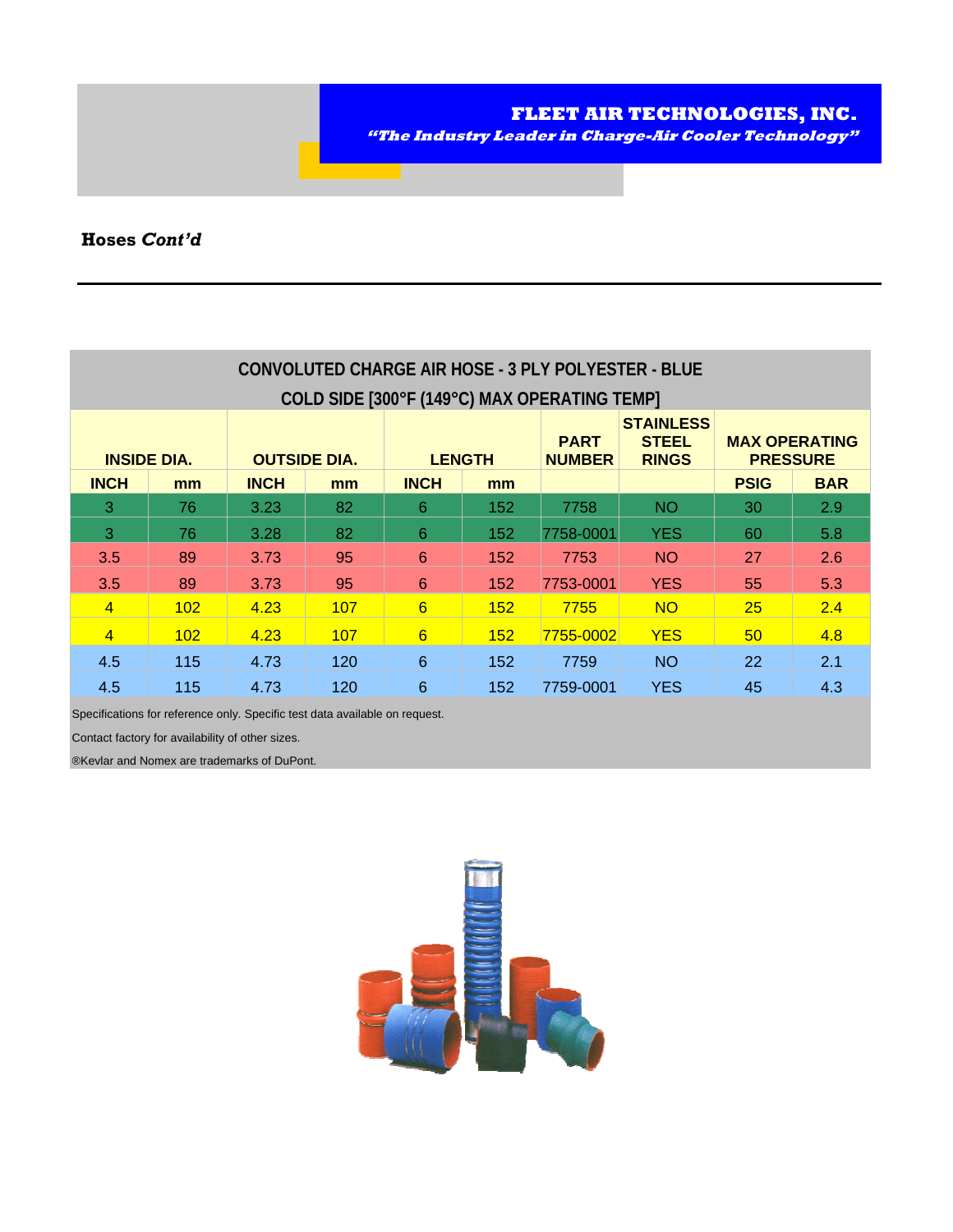

## **T-Bolt Clamps**

### **Product Description**

In our effort to provide you the best products possible, Fleet Air Technologies stocks only high quality constant torque T-bolt style clamps manufactured by Breeze Industrial Products.



### **CONSTANT-TORQUE CLAMPING SYSTEM**

### **Revolutionary clamp that reacts to changes in hose systems by actually increasing and decreasing its own diameter as the system expands or contracts.**

Here is the most significant breakthrough in clamp technology since Breeze originated the worm-drive clamp design.

### **Breeze "Constant-Torque" Clamping System is an active pressure-compensating clamp.**

Virtually all rubber hose compresses "cold flow" after installation of a clamping device, resulting in an almost immediate torque loss that can exceed 80% of installation torque. Similarly, virtually all metal connections expand as a system heats up, and then contracts as the system cools. Conventional worm-gear, T-Bolt, and other clamps are passive, in that expansion and contraction of components cannot be compensated for without retightening or loosening the clamps. This Breeze clamping system is an "active" clamp mechanism, which **monitors and then compensates for the temperature changes** by actually changing diameter through a unique worm-gear Belleville assembly

- *Quadra-lock construction housing orbitally riveted to saddle at 4 points providing extra strength.*
- *Liner protects soft or silicone hose from damage, extrusion or shear.*
- *Eliminates the sometimes necessary replacement of expensive "single use" clamps during routine or emergency maintenance.*
- *Fleet standard easily installed, easily replaced in the field.*
- *Energy store in compressed Belleville springs controls automatic clamp adjustment.*
- *Torque Check permits visual assurance that the clamp is properly installed.*
- *Stainless steel -- virtually unlimited product life won't rust or corrode and is reusable*